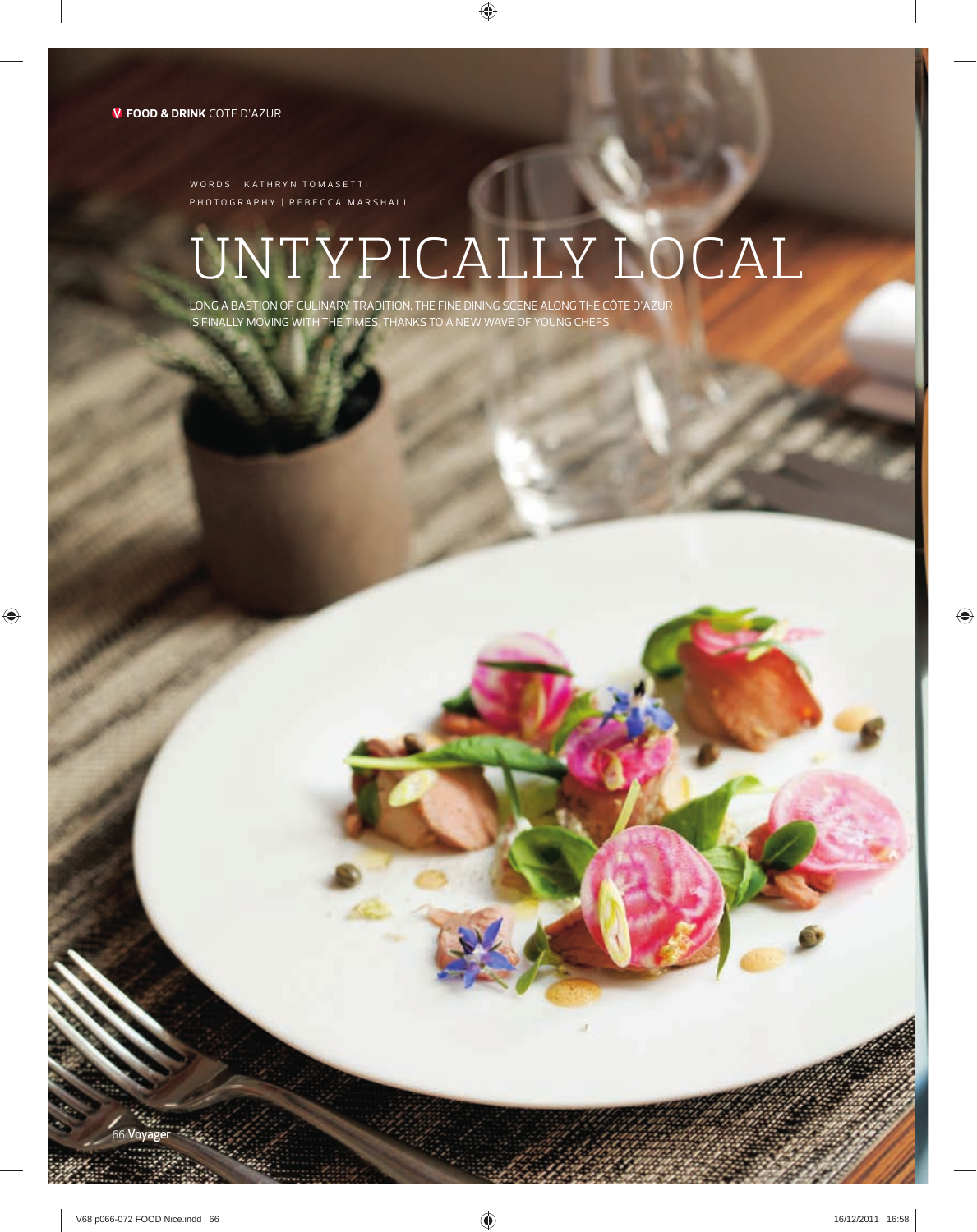*Below*, the Tourteaux brothers, Gäel, *on right*, and Mickäel of Flaveur and, *opposite page*, their dashi custard and Chioggia beetroot with wasabi sorbet, borage and tatsoi greens, served with loin of veal and soy sauce

o

 $\bullet$ 

z

o.

Voyager 67

N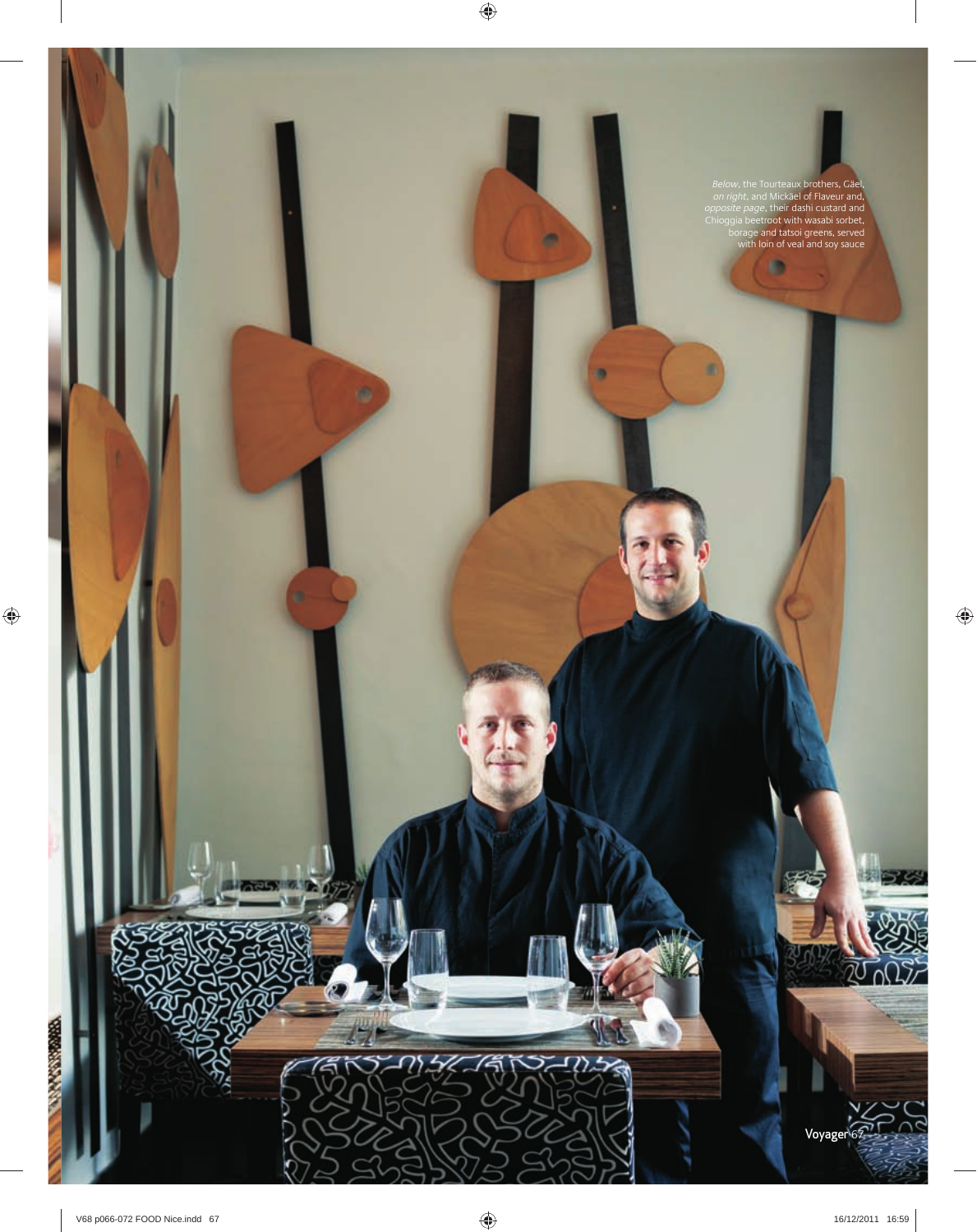

'I LIKE TO MIX COOKING PROCESSES IN ORDER TO CREATE **TOTAL TASTE SENSATIONS**'

**SCOOPING UP A SPOONFUL OF COCONUT BROTH**,

I slice off a chunk of the *tanudes* (grey sea bream), caught off the nearby Cap d'Antibes. My husband, meanwhile, has opted for buttery foie gras, topped with locally foraged nasturtium flowers. As I move on to a plate of candy-striped Chioggia beets, roasted and paired with wild chives, the Provençal flavours strike me as harmoniously odd. In six years of reviewing restaurants on the French Riviera, I have never tasted 'local' cuisine quite like it.

The scrubby hills of Provence offer poor grazing and many of the region's traditional, Italianinfluenced dishes reflect the relative scarcity of meat. Daube beef stew is actually oxtail soup, slow cooked for flavour, while Niçois petits farcis are courgettes, onions and mushrooms, stuffed with cheaper cuts of veal. Simple, flash-fried Mediterranean fish such as red mullet are another standby, paired with a wealth

*Left*, chef Stéphanie Le Quellec of the Four Seasons at Terre Blanche and, *below*, her duck foie gras with fresh grey shrimp bouillon and raw and cooked porcini mushrooms

of vegetables. Delicious as it is, Côte d'Azur cuisine doesn't stray far from tomatoes, olive oil and liberal amounts of garlic, using fairly standard cooking techniques along the way.

In the last few years, though, a handful of young chefs have been challenging traditions along this sunny strip of coast. Among them are brothers Gäel and Mickäel Tourteaux, 35 and 31 respectively. Having worked at some of the region's finest restaurants, including the Michelin-starred Le Chantecler and Le Moulin de Mougins, in 2009 the pair teamed up with 29-year-old maitre d' Xavier Richard to open a wildly experimental Provençal restaurant, Flaveur – where we ate our fish in coconut and foie gras with flowers. In 2011 they won a Michelin star of their own.

The brothers Tourteaux – which translates as 'cake' in French – spent much of their childhood on the islands of Réunion and Guadeloupe. It left a lasting impression: Flaveur's menu isn't fusion per se, but incorporates favourites from their youth, such as dragon fruit, *anone* (cherimoya, 'the most delicious fruit known to men,' according to Mark Twain), and citrusy Indonesian combawa, with local produce. 'Our choice of ingredients reflects the journey of two young chefs and our curiosity about the world,' explains Gäel.

The restaurant's fish  $-$  often served up just hours after being caught by local fishermen - is sourced from Carras, one of Nice's last fishing ports. Aromatic tarragon and lemon thyme are grown on the plains north of Nice. Twice a week, the brothers forage through the city's surrounding forests. 'Recently, we've found wild asparagus, flowers such as oxalis (wood sorrel), borage and violets, along with wild garlic and onions,' says Gäel. Their Niçois cuisine, although hardly typical, is far more authentic than many of the Riviera's so-called 'traditional' restaurants.

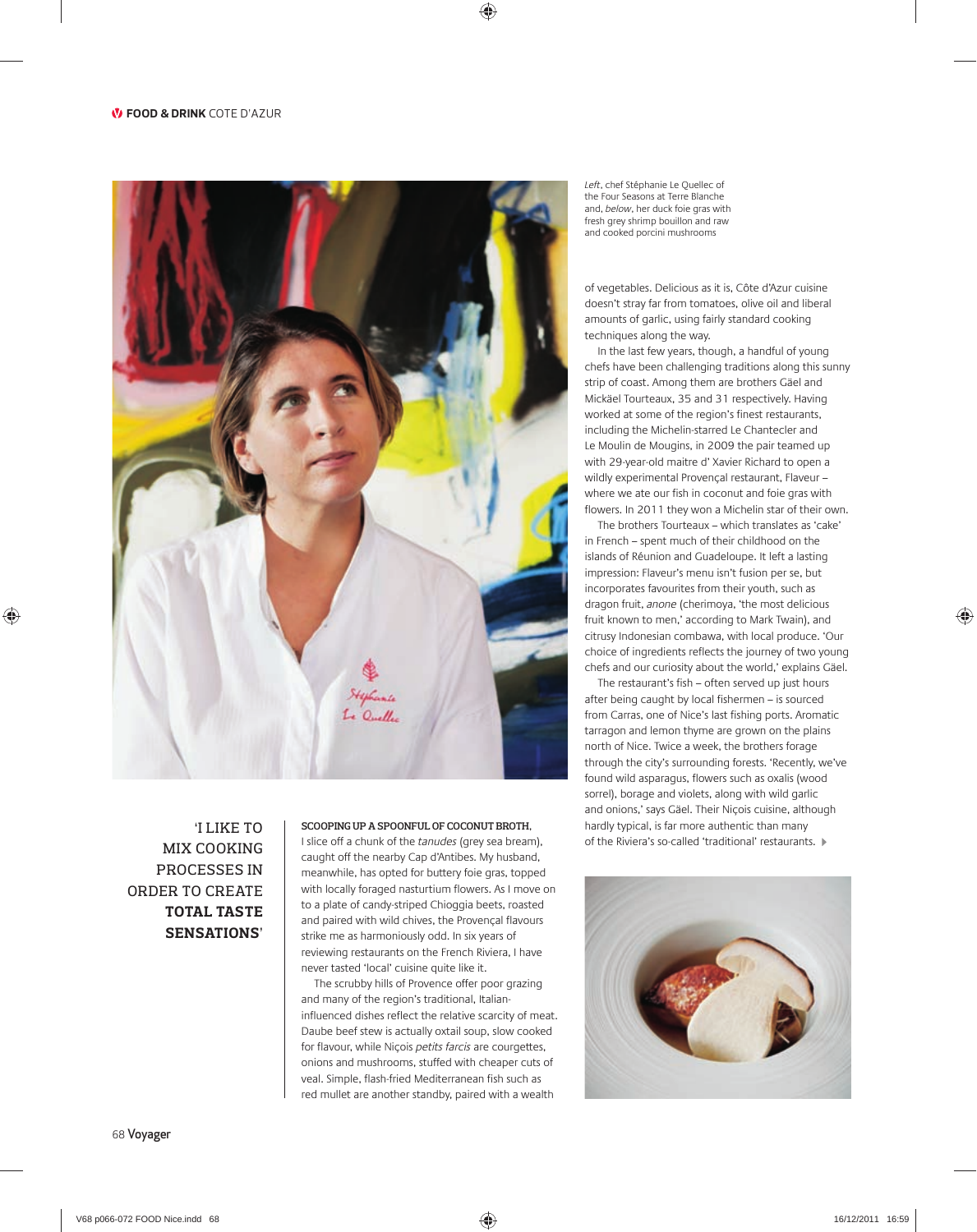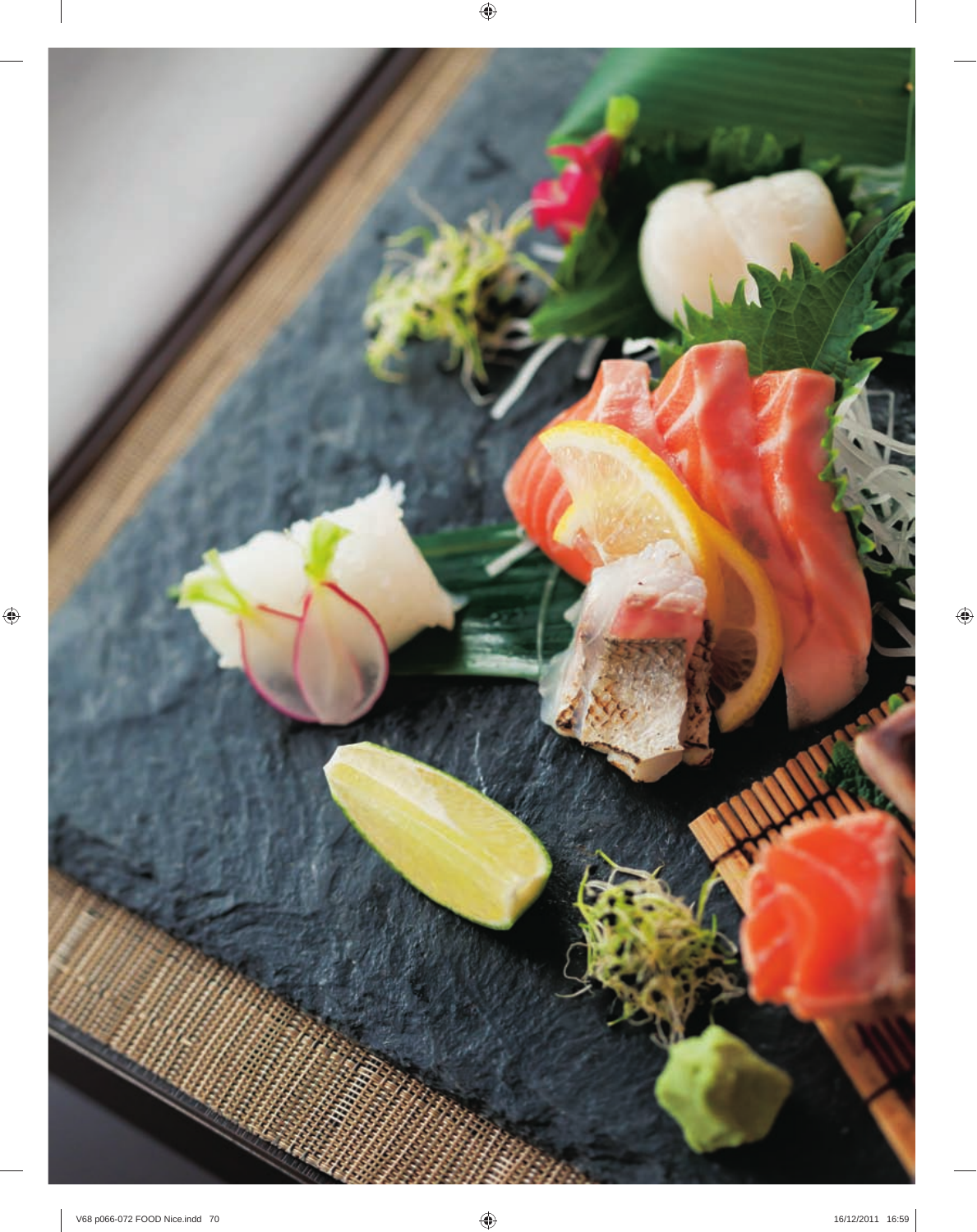A few minutes' walk from Flaveur is Saison, run by the fiercely talented 33-year-old Keisuke Matsushima (his original, more formal restaurant on Rue de France holds a Michelin star). At Saison, the Tokyo-born chef takes local cuisine to greater extremes, transforming time-honoured Riviera ingredients into almost unrecognisable Asian forms. His sea bream carpaccio, a Niçois classic, is seasoned with sesame oil, garlic and pickled onion, then served up with a soy-spiked aïoli. Donburi, a Japanese rice dish commonly topped with tempura or raw tuna, is crowned instead with pan-fried foie gras or duck. Yet rather than highlighting the differences between Japanese and Mediterranean cuisines, his dishes emphasise their similarities – the freshest local ingredients prepared with pared-down panache.

It's not just independent restaurateurs who are shaking things up. In the lavender-clad hills north of Cannes, Le Faventia at Four Seasons at Terre Blanche is headed up by 28-year-old Stéphanie Le Quellec. Beginning her career in the kitchens of the George V Hotel in Paris in 2001, she has spent the last five years at Terre Blanche, first as sous-chef, then head chef. Last year, she upped the ante by winning the popular French television cooking competition *Top Chef*.

Le Quellec doesn't simply recreate traditional local recipes. 'I like to mix cooking processes, particularly combining raw and cooked ingredients, and to make unusual dressings and colours in order to create total taste sensations,' she says. A good example is her simply named 'blue Mediterranean fish'. Underrated local seafood underpins three playful takes on Côte d'Azur classics, which are plated up as one: sardines are served with puréed aubergine; small mackerel, blended with basil, are diced into tartare; and finally pan bagnat - a hearty Provençal sandwich – is given a salty tang with a layer of fresh, lemon-marinated anchovies.

Back on the coast, Bordeaux-born Ludovic Ordas is chef and proprietor of Cannes' Mon Rêve de Gosse ('My Childhood Dream'). Ordas, now 31, began working in a professional kitchen at the age of 15, but it was a stint at double Michelin-starred Restaurant





After a stint as Christian Sinicropi's second-incommand at La Palme d'Or in Cannes (another two Michelin-starred establishment), Ordas finally opened his own premises in 2010. Awarded its first Michelin star a year later, his compact backstreet bistro is as accomplished as it is informal, with a short seasonal menu comprising three starters, three mains and three desserts. At lunchtime, meanwhile, the plat du jour followed by coffee costs a knockout €15.

Often overlooked local ingredients form the foundation for his menu, including cheap, flavoursome cuts such as beef cheeks. 'I don't think local cuisine

MATSUSHIMA TRANSFORMS **TIME-HONOURED RIVIERA INGREDIENTS** INTO ASIAN FORMS

*Left*, a chef at work in the kitchen at Saison. *Above*, chestnut and pumpkin soup. *Opposite page,* his sashimi of sea bass, sea bream, scallops, bonito, squid and chinchard (similar to mackerel)